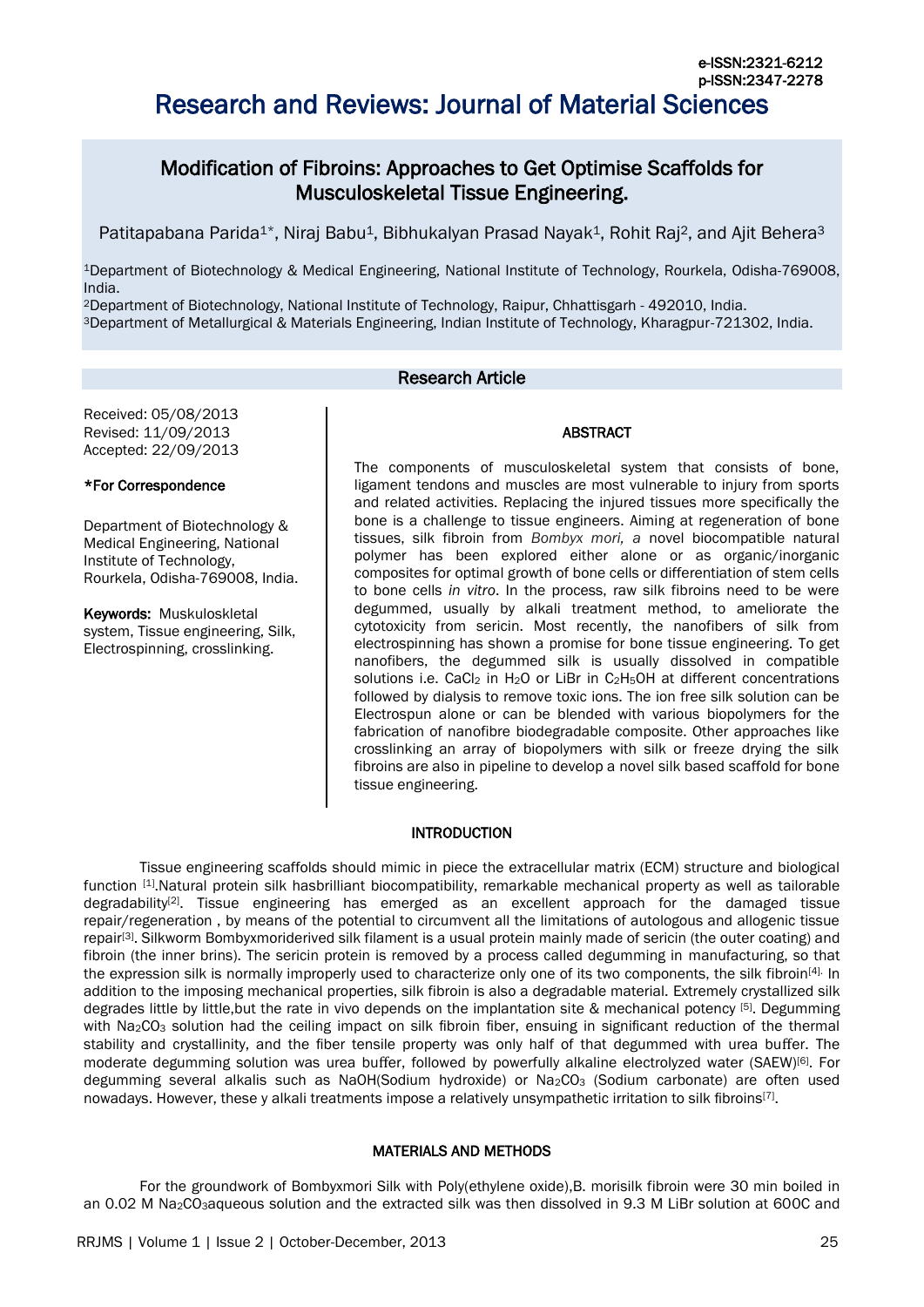dialyzed in water using a Slide-a-Lyzer dialysis. by adding PEO directly into the silk aqueous solutions generating Silk/PEO blends in water were prepared [\[8\]](#page-5-2).

For the Silkbased fibroin and collagen preparation for vascular tissue productioncocon was boiled in 0.5 wt% Na<sub>2</sub>CO<sub>3</sub> aqueous solutions for 1 h and then degummed SF was dissolved in CaCl<sub>2</sub>/H<sub>2</sub>O/C<sub>2</sub>H<sub>5</sub>OH solution (1/8/2 in mol ratio) for 40 min at 80 ◦C, followed by 3 days dialysis using cellulose dialysis . Then the HAc solution of collagen was added to the SF aqueous solution to set up SF/Col blend solution with a collagen content of 10. The preparation of mixed solutions all involved gentle stirring and heating. The stirring temperature was controlled between 45 and 55 ∘C. To avoid gelation, the prepared solution was preserved at 4∘C before electrospinning<sup>[\[9\]](#page-5-3)</sup>.

For the Investigation of Nanofiber Morphology and Process Optimization using Response Surface Methodology B. mori cocoons were de-gummed for 1 h with 2  $g/$  Na<sub>2</sub>CO<sub>3</sub> solution and 1  $g/$  commercial anionic detergent at 100oC and followed by warm distilled water rinsing in order to removeSericin from the silk fibers surface. Degummed silk fibroin (SF) was first dissolved in a ternary solvent system of CaCl<sub>2</sub>/CH<sub>3</sub>CH<sub>2</sub>OH/H<sub>2</sub>O (1:2:8) in molar ratio) at 70 oC for 4 h. After 3 days dialysis with cellulose tubular membrane in distilled water, the silk fibroin solution was lyophilized to obtain the regenerated SF sponges. The regenerated SF sponge was dissolved in 98 % formic acid for 30 min. to prepare 8-14 % (W/V) SF/formic acid solutions<sup>[\[10\]](#page-5-4)</sup>.

Silk Fibroin Scaffolds for Ligament Tissue Engineering Applications:Silk fibroin will have to be dissolved in solvents of hexafluoroisopropanol (HFIP), water, and a combination of 50/50 HFIP/water ratio in order to resolve variance between solvent properties used to create the scaffolds. Currently organic solvents and there combinations are being used to liquefy polymers in solution prior toelectrospinning. Electrospinningfrom an organic solvent, water, and a 50/50 fraction of the organic solvent and water will create scaffolds that can be examined for average porosity, permeability and fiber diameter, and for mechanical properties [\[9\]](#page-5-3).

For non-woven Silk Fibroin Scaffold preparation Raw B. mori silk fibers were boiled for half an hour in a 0.5% Na<sub>2</sub>CO<sub>3</sub>, and rinsed thoroughly with water to remove the glue-like sericin proteins surrounding the fibroin filaments and dried in air. Degummed silk fibers were soaked into test tube containing the 98% formic acid solution and 0.01 w/v% calcium chloride (material-to-fluid ratio, 1:200) at room temperature. The fiber suspension was shaken for 30min to attain homogenous fiber distribution and kept still for 24 h. Finally, the acid solution was evaporated through water bath at 40 °C in an aerator, and the resulting non-woven material was repeatedly washed with distilled water to remove any residual salt and vacuum dried. The degummed silks were completely dissolved after being soaken in a solution of calcium chloride/ethanol/ distilled water (1:2:8 mole ratio) at 80 °C for 4 h through stirring. The prepared solution was purified by being dialyzed against distilled water for 3 days. 20mL of fibroin solution (V1) with a concentration of 2.5 w/v% (C1) was held in a graduated flask. Finally, silk fibroin solution with various concentrations of 0.75, 1.5, 3, 6, 9 and 12 w/v% were prepared by dilution or evaporation.Next, samples were frozen for 6 h at the temperature of −80 °C and vacuum dried for 48 h in a freeze dryer[\[10\]](#page-5-4).

For the Macro/microporous silk fibroin scaffolds preparation with potential for articular cartilage and meniscus tissue engineering applications,cocoons were boiled for 1 h in an aqueous Na2CO3solution (0.02 M) and then rinsed thoroughly with distilled water in order to extract the glue-like protein sericin and wax. The purified silk fibroin was dissolved for 1h in 9.3 M LiBr solution at 700 C, yielding a 16% (w/v) solution and then dialyzed for 48h in distilled water using a benzoylated dialysis tubing. Next, the silk fibroin aqueous solution was dialyzed against a 20 wt.% poly(ethylene glycol) solution for 6 h. The prepared concentrated silk fibroin solution was diluted to 8, 10, 12 and 16 wt. %, respectively. In the case of the preparation of scaffolds from the 12 and 16% silk fibroin solutions, the Na2CO3particles were slowly added to the silicon tubing, which was gently tapped to facilitate the precipitation of the salt particles. Following this, the silicon tubing was placed in a Petri dish and dried at room temperature for 48 h. In order to extract the Na<sub>2</sub>CO<sub>3</sub>, the tubing was immersed in distilled water for 3 days. Finally, the scaffolds were obtained by using a stainless steel punch (inner diameter: 6 mm) in order to remove the outer skin that is generated, followed by 1 day freezingat 80oC and freeze<sup>[\[11\]](#page-5-5)</sup>.

For producing Control of Silk-Based ElectrospinningCocoons were boiled for 20 min in an 0.02 M Na<sub>2</sub>CO<sub>3</sub> aqueous solution and then rinsed thoroughly with distilled water to remove the sericin proteins. After drying, 13.5 g extracted silk fibroin was dissolved in 50 mL LiBr solution (9.3 M) at 60 °C for 4 h,yielding a 20% (w/v) solution. This solution was dialyzed against distilled water using Slide-a-Lyzer dialysis cassettes for 72 h to remove the salt. The solution was optically clear after dialysis and was centrifuged to remove the small amount of silk aggregates that formed during the process. To prepare silk films containing different nanostructures the silk solution (4 wt %) was cast on polystyrene Petri dishes. Silk films mainly composed of nanospheres were prepared directly by drying silk solution within 12 h, while silk films mainly composed of nanofilaments formed with a slower drying time of 4 days, according to our previous procedures<sup>[\[12\]](#page-5-6)</sup>.

For architecture of silk based Nanofibrous fibroin scaffolds Cocoons were boiled for 20 min in an 0.02M Na<sub>2</sub>CO<sub>3</sub> aqueous solution, and then rinsed thoroughly with distilled water to remove sericin proteins and thenthe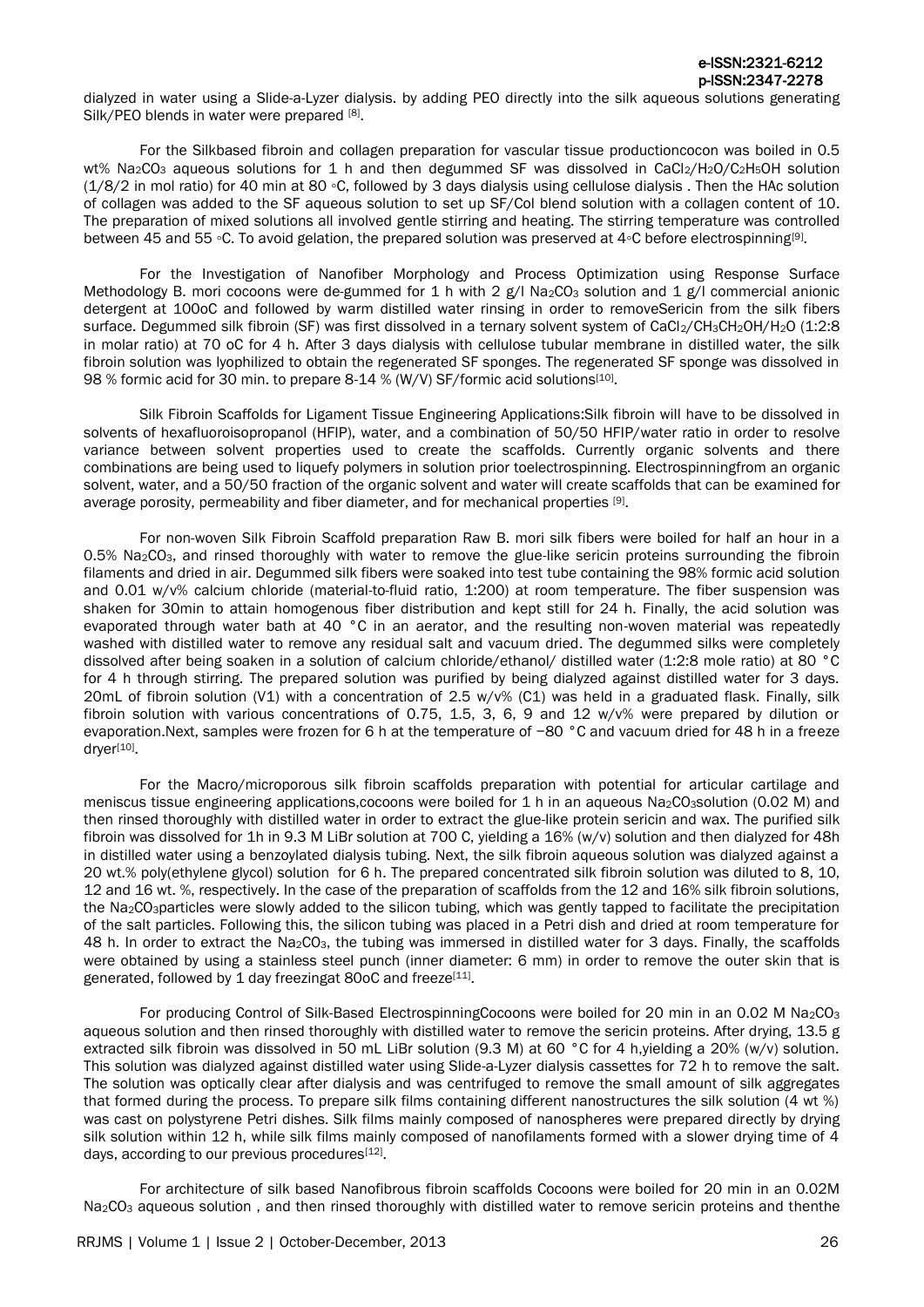extracted silk was dissolved in 9.3M LiBr solution at 60°C for 4h, yielding a 20wt% solution and dialyzed for 72h in distilled water using Slide-a-Lyzer dialysis cassettes. The collagen solution and silk solution was blended at 4°C using different collagen and silk contents by changing the volume ratio. In order to achieve scaffolds with various pore sizes, water was added into the blend solutions to adjust the concentrations of silk and collagen. The aqueous blend of silk-collagen solutions with different concentrations and ratios of silk and collagen were directly placed at - 20°C for about 12 h to freeze them and then lyophilized for about 48h. As controls, silk scaffolds were also prepared by salt-leaching[\[13\]](#page-5-7).

For optimization strategies for electrospun silk fibroin tissue engineering scaffoldsB. moricocoons were boiled in 0.02 M Na<sub>2</sub>CO<sub>3</sub> aqueous solution, rinsed with ultrapurified water (UPW) and dissolved in 9 M LiBr at 55oC to generate a 10% w/v solution. This solution was dialyzed against UPW for 48 h. After desalination a second dialysis step against PEG 6000 (200 g/1.5 l UPW) was performed to generate a SF solution of higher concentration. SF solution of 12.5% w/w was obtained by diluting the concentrated SF solution with UPW. A SF/PEO blend was used for electrospinning to enable stable and continuous spinning. 2 ml of PEO solution (5% w/w) was mixed with 5 ml of SF solution (12.5%) by moderate stirring for further use in the electrospinning process<sup>[\[14\]](#page-5-8)</sup>.

Preparation of electrospun silk fibroin fiber mats as bone scaffolds, Thai silkworm race having yellow cocoons, whereas DOAE-7 is a Chinese/Japanese hybrid silkworm race having white cocoons. It should be noted that DOAE-7 is a hybrid silkworm race developed by Thailand. Both of these races are famous for their high quality yarns. Both types of cocoons were first boiled in water and then dried at 60 ◦C for 24 h in an oven to obtain raw silk fibers. These fibers were de-gummed three times with 0.5% (w/v) Na<sub>2</sub>CO<sub>3</sub> solution at 100◦C for 30 min and then rinsed with warm water. De-gummed silk was dissolved in a ternary solvent system of CaCl<sub>2</sub>/ethanol/H<sub>2</sub>O in a 1:2:8 mol ratio at 70 ◦C. After 3 days dyalised, the obtained SF solution was filtered and lyophilized to obtain SF sponges. The SF solutions for e-spinning were finally prepared by dissolving weighed amount of SF sponges in 85% formic acid at various concentrations ranging from 10 to 40% (w/v) with 5% (w/v) increment<sup>[\[15\]](#page-5-9)</sup>.

For production of silk sericin/silk fibroin blend Nanofibers, SS solution (20 wt.%) and SF solution (10 wt.%) were prepared by stirring the samples in trifluoroacetic acid (TFA) at 25°C for 3 h. Solutions of 0.45, 0.3, and 0.15 g SS were mixed with 0.3, 0.6, and 0.9 g SF solutions respectively, so that the SS/SF (w/w: 75/25, 50/50, and25/75) blend solutions were prepared. The SS/SF (75/ 25) blend nanofibers were produced from solutions containing 75 wt. % SS and 25 wt. % SF. The pure and mixed solutions were stirred for 3 h and stored in the refrigerator (4°C) for 12 h, while theelectrospinning solution was prepared<sup>[\[16\]](#page-5-10)</sup>.

For the Quantifying Osteogenic Cell Degradation of Silk Biomaterials, Cocoons of B.mori were 30min boiled in 0.02 M Na<sub>2</sub>CO<sub>3</sub> aqueous solution and then rinsed thoroughly with distilled water to eliminate the glue-like sericin proteins. The extracted silk fibroin was dissolved in 9.3 M LiBr solution at 60 °C for 4 h, yielding a 20 w/v% solution and was dialyzed for 2days in distilled water using a Slide-a-Lyzer dialysis cassette.13 The final concentration of silk fibroin aqueous solution was 8% w/v. Patterned polydimethylsiloxane substrates of 2-3 mm thickness were prepared by casting on 1200 lines/mm (blaze angle 17°/271/2) diffraction grating surfaces. PDMS rounds were punched with 11 mm diameters. The PDMS substrates were placed casting by a 70% ethanol wash with three DI water washes. A 62 µL aliquot of 8% silk solution was cast on the grooved PDMS substrates to generate a 50 µm thick film.22. By drying overnight,a waterannealing process was performed by placing the silk film within a waterfilled desiccator at 24 mmHg vacuum for a 5 h period<sup>[\[17\]](#page-5-11)</sup>.

De novo engineering of reticular connective tissue in vivo by silk fibroin nonwoven materials, Raw silk fibers from B.mori cocoons were boiled for 1 h in a 0.7% w/v soap solution, and then rinsed thoroughly with distilled water to remove gum like protein sericin that surrounds the fibroin filaments. After drying at room temperature, to remove residual fatty acids the degummed silk fibers were extracted with diethyl ether. SF-based 3D nonwoven substrates were then prepared according to the method of Armato et al. Briefly, degummed silk fibers were soaked at room temperature into 98% formic acid containing 0.01% w/v calcium chloride (material-to-fluid ratio, 1:200)and suspension was shaken for about 30 min to achieve homogeneous fiber distribution. Under this treatment a partial dissolution of SF takes place. The acid solution was evaporated under atmospheric conditions, and the resulting nonwoven material was washed continuously with double distilled water to eliminate any residual salt and finally vacuum dried[\[18\]](#page-5-12).

In vitro Model of Mesenchymal Condensation DuringChondrogenic Development, aqueous silk fibroin solution was prepared by concentrating 8 wt% solution prepared as described previously [34]. In brief, cocoons of B. mori silkworm silk (Tajima Shoji Co., Ltd., Yokohama, Japan) were boiled for 30 min in 0.02 M Na2CO<sub>3</sub> aqueous solution, and then rinsed thoroughly with distilled water to extract the outer layer of glue-like sericin proteins of silk fibers. The extracted fibroin was dissolved in 9.3M LiBr solution at 60°C for 4 hr, yielding a 20 wt% aqueous solution and dialyzed for 3days against distilled water using Slide-a- Lyzer dialysis cassettes (MWCO 3,500, Pierce) at room temperature for desalination. The dialysate was centrifuged twice, each at -5°C to 10°C for 20 min, to remove impurities and aggregates. The solution obtained from this process was approximately 8 wt% [\[19\]](#page-5-13).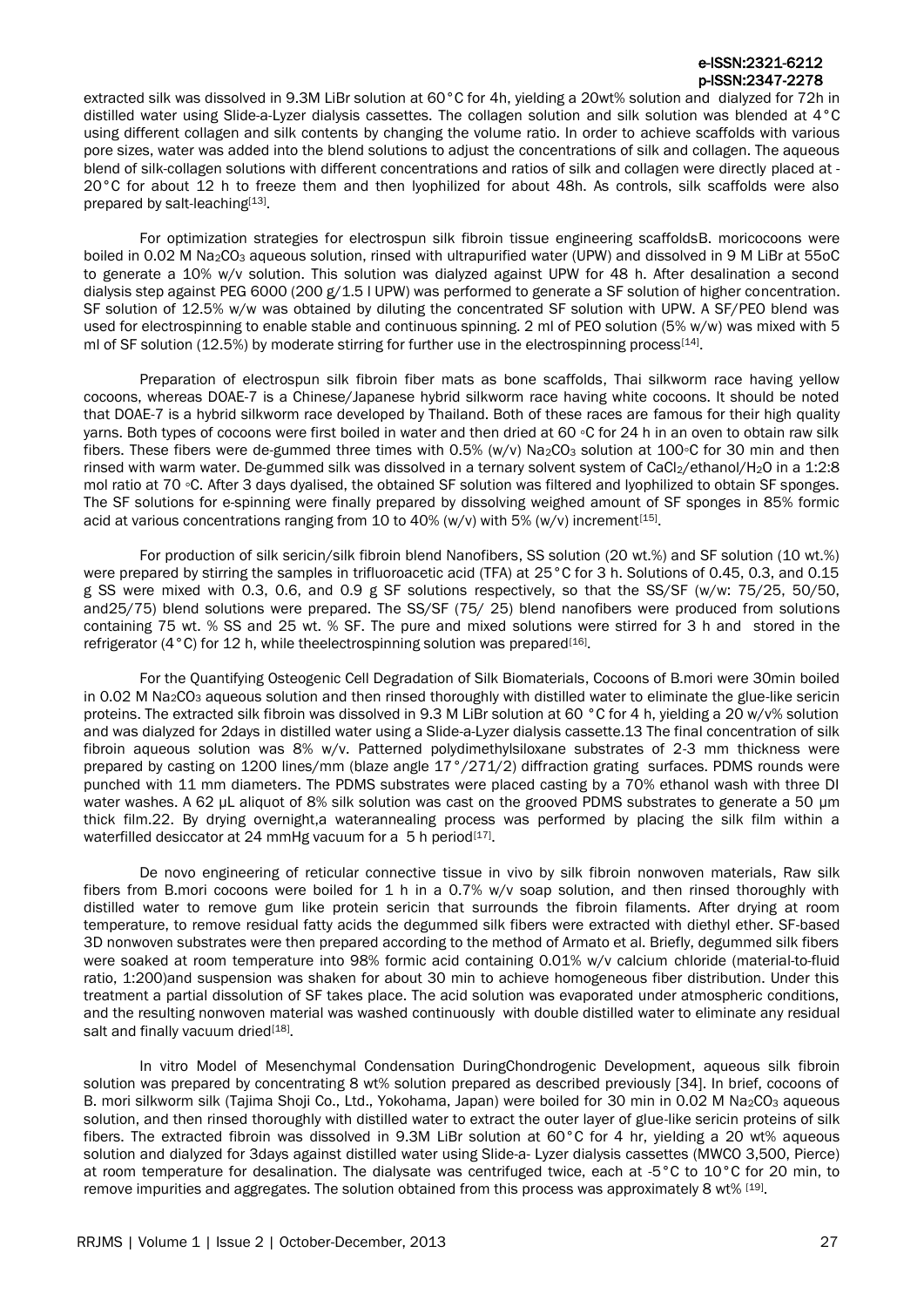Cytocompatibility of regenerated silk fibroin film: a medical biomaterial applicable to wound healing, the domestic silkworm silk fiber was degummed using Na<sub>2</sub>CO<sub>3</sub> solution, dissolved in CaCl<sub>2</sub>-CH<sub>3</sub>CH<sub>2</sub>OH-H<sub>2</sub>O (1:2:8 in mole ratio), dialysed, filtered, and dried at 60 °C. In this way, purified regenerated silk fibroin films were obtained. After 60Co-irradiation, sterile regenerated silk fibroin (SF) films, PVC plastic films and PE plastic films were lixiviated in sterile DMEM medium (samples' surface area/medium volume=3 cm2/ml) at 37 °C for 24 h, and then cells of each experimental group were cultivated in the extractions containing 10% FCS. The cells of the control group were cultivated only in complete medium DMEM with 10% FCS<sup>[\[20\]](#page-5-14)</sup>.

#### RESULT AND DISCUSSION

PEO was effectively blended with the fibroin aqueous solution, producing electrospun mats with less than 1 ím diameter fiber was found, with the composition reflective of the solution concentrations. Trditional silk fibroin conformational transitions suggesting that native structural features of the silk were preserved in the electrospinning process were induced with methanol treatment of the fibers.

While acidic solution was inappropriate to be used in the electrospinning because of gelation of the SF/Col solution. In addition, continuous fibers were obtained when solvent was water, while beaded fibers were obtained when HAc solution was used. Too much collagen caused the formation of the belt-like fibers and the slight decrease of the crystallinity. The elongation ratio with addition of 10% collagen decreased, which can be explained by the increase of crystallinity of SF provided promising tubular scaffold.

The electrospinning of silk fibroin was processed and average fiber diameter ranging from 80 nm to 210 nm was obtained depending on the electrospinning condition. While at higher solution concentration uniform and smooth fibers were obtained at the range of the applied voltage examined. The solution concentration was the most significant factor that had considerable effects on the fibers diameter and its standard deviations whereas applied voltage had no significant impact on them. The average fiber diameters and the standard deviation of fiber diameter increased with polymer concentration according to the proposed relationships under the experimental conditions studied in this work [4].

The effects of solvents on electrospun materials has been examined to determine that both the dimensions and secondary structure of silk fibroin nanofibers were affected by the organic solvent chosen to make the solvent solution beforeelectrospinning. The electrospun water solution based scaffolds should equal or exceed the mechanical properties of scaffolds created from HFIP to merit further studies using water as a solvent for electrospinning silk fibroin [5].

With the use of methods to prepare non-woven silk fibroin net and of freeze drying techniques, it is possible to fabricate a 3D porous silk fibroin scaffold with hierarchical fine structure, which may have a potential use as a bioscaffold or other biomaterials [6].

In this study, an initial physicochemical characterization is presented of silk fibroin scaffolds derived from high-concentration aqueous silk fibroin solution and prepared by combining the salt leaching and freeze-drying methodologies. Morphological study revealed that the scaffolds possessed both macro- and microporous structures, and the morphology varied depending on the initial concentration. Micro-CT analysis further demonstrated that the prepared scaffolds possessed high porosity and interconnectivity, which seemed to decrease with increasing silk fibroin concentration. Compressive testing and DMA analysis showed that the mechanical properties of the silk fibroin scaffolds increased vividly with increasing of silk fibroin concentration. Water uptake data demonstrated that the scaffolds presented a large swelling capability that increased with increasing porosity [8].

Silk nanostructure in solution, a key parameter for silk electrospinning, was studied. Nanofilament formation in silk solution increased the spinnability of silk and also improved the control of electrospun fiber diameter. Based on this new mechanism of control of silk solution for spinning, the design and preparation of silk electrospun scaffolds with controllable sizes and properties becomes feasible, which would further facilitate further utility in tissue engineering and drug release systems [9].

Three-dimensional macroporous silk scaffolds with nanofibrous architectures were prepared from silkcollagen aqueous solutions using freeze-drying. By changing the collagen content to control the self-assembly of silk, the nanostructure of the macroporous wall transformed from irregular to nanofibrous structures and then to macroscaled fibrils. The nanofibrous architecture of silk-collagen scaffolds, similar to natural ECM, provided fibroblasts with a favorable microenvironment to augment growth and proliferation [11].

This study explored optimization strategies for scaffold design by introduction and evaluation of topographical, mechanical and chemical cues. We used advanced analytical tools shifting mechanical evaluation from bulk properties down to the singlefiber level. The topography of electrospun scaffolds was impacted by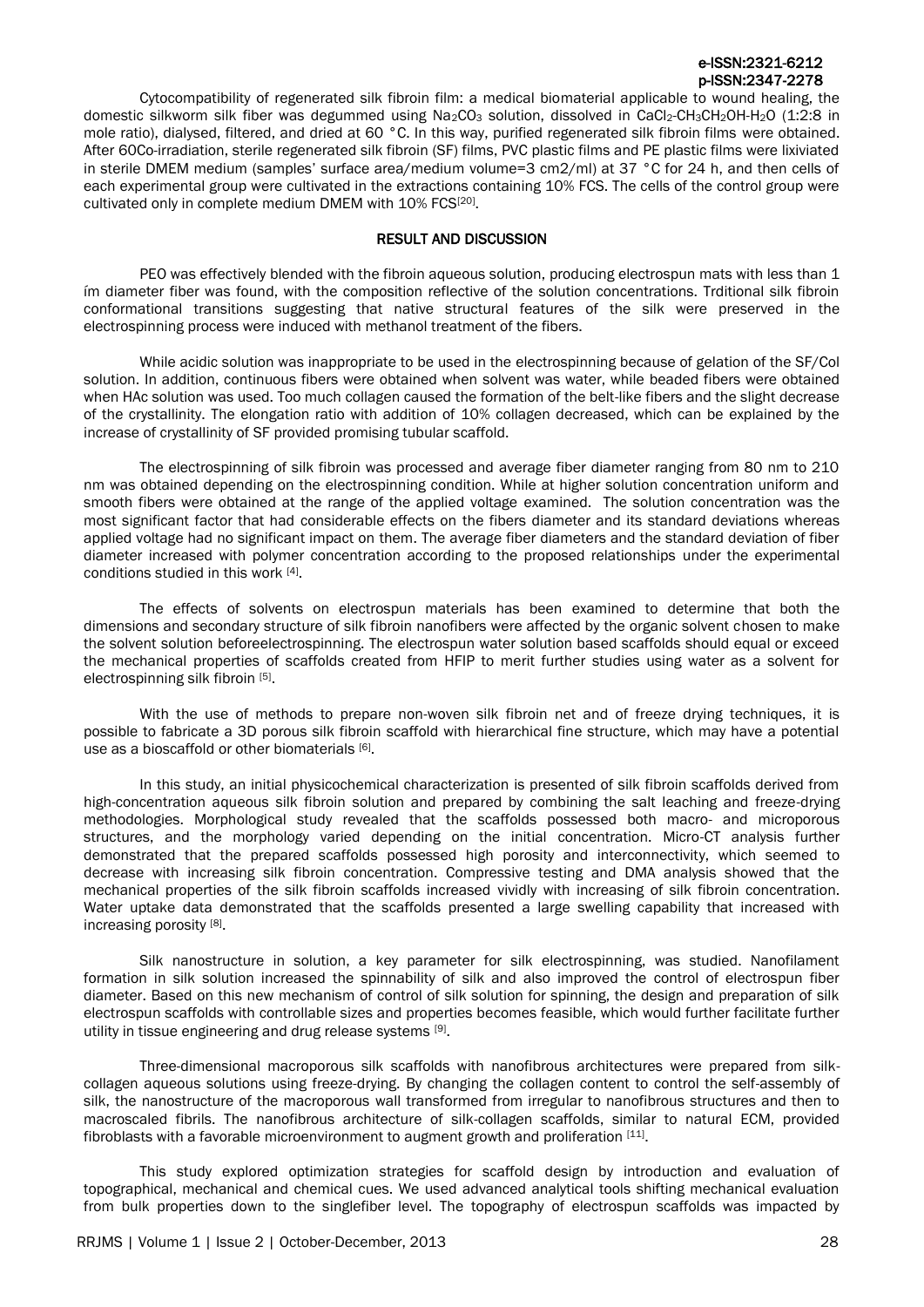electrospinning conditions, particularly the rotational speed of the cylindrical target. SF fiber alignment functioned as topographical cue leading to elongated and oriented cellular morphologies and may open an interesting avenue to use SF scaffolds for the de novo engineering of structurally aligned tissues. Fibronectin adsorbed on SF scaffolds was demonstrated by FRET to exhibit partial extension of its dimer arms and functioned as a chemical cue to enhance hMSC adhesion and spreading [12].

At low solution concentrations (i.e., 10–25% (w/v)), e-spinning of both types of SF solutions produced either discrete beads or beaded fibers, while, at high solution concentrations (i.e.,≥30% w/v), only smooth fibers were observed. The average diameter of the e-spun fibers from both types of SF solutions was found to increase monotonically with the increase in the solution concentration, in the range of 217–610 nm (Nang-Lai SF), while that of the fibers from (DOAE-7 SF) solutions being in the range of 183–810 nm. For beaded fibers, an augment in the EFS value caused the number of beads to decrease and the shape of beads to be more elongated, while, for smooth fibers, it was responsible for the observed increase in the fiber diameters [13].

We succeeded in producing SS/SF blend nanofibers by electrospinning with a SS/SF TFA blend solution. The "as-spun" nanofibers exhibited smooth surfaces, round cross sections, and bead-free structures. The average diameters of SS/SF (75/25, 50/50, and 25/75) blend nanofibers were thicker than those of SS or SF nanofibers. The mean diameter of these blended nanofibers decreased, and the number of beads slightly augmented with increasing dissolving time of the SS/SF blend solution prior to electrospinning. The number of beads also augmented with increasing SF content. The SS/SF (100/0, 75/25, and 50/50) blend nanofibers were easily dissolved in water, while the SS/SF (25/75 and 0/100) blend nanofibers were not completely dissolved in water. The SS/SF blend nanofibers were not dissolved in methanol [14].

Osteogenic cells, osteoblasts and osteoclasts, actively degraded silk fibroin protein in vitro, a biomaterial extensively used in bone tissue engineering. The identification of MMP and integrin responses by these cells confirmed the respective contributions to the degradation process [15].

Clearly, while a major in vivo biodegradation of the implanted SF nonwovens remains possible on lengthier terms, the present results imply the notion that biocompatible SF nonwovens are to be integrated, at least provisionally, into the host's tissues to act there as effective guides for tissue engineering/ regeneration/repair [18].

The intertwinement of nanofibrous scaffold matrix compliance, cell shape, cytoskeletal mechanics, and developmental processes was been addressed by simulating nanofibrillar matrix morphology in the basement membranes. Insight into how polymeric scaffold matrix compliance guides chrondrogenic tissue regeneration was obtained with both human embryonic stem cells and adult stem cells in the presence of chondrogenic soluble factors. This relatively simple nanofiber matrix-based in vitro system allows the study of 3D chondrogenic development [19].

Regenerated silk fibroin film does not have an adverse influence on the growth and biofunction of fibroblasts and vascular endothelial cells. It also does not interfere with the secretion of angiogenesis growth factors such as VEGF, Ang-1, FGF2 and PDGF. Thus, regenerated silk fibroin film is an excellent biomaterial with good biocompatibility [20].

# **CONCLUSIONS**

Here various types of fabrication were described. In the case of nanofiber the diameter depends on parameter like temperature, humidity, concentration of solution, applied voltage, collector distance, viscosity of materials,. The mechanical strength of nanofibersdepends on the physicochemical properties of polymer. For increment of mechanical strength of silk based nanofiber some other biopolymers were blended during preparation. Other silk based scaffold prepared by lyophilisation& othersolvent evaporation methods the porosity can be enhanced for the utilization in tissue engineering.

#### **REFERENCES**

- <span id="page-4-0"></span>1. Razdorsky VV. Prospects of using titanium nickelide implants with modified surface in dental implantology. Bull ExpBiol Med. 2008;145(6):758-764.
- <span id="page-4-1"></span>2. Wang Y, et al. Stem cell-based tissue engineering with silk biomaterials. Biomaterials 2006;27(36): 6064-6082.
- <span id="page-4-2"></span>3. Vasita R, DS Katti.Nanofibers and their applications in tissue engineering. Int JNanomed. 2006;1(1):15.
- <span id="page-4-3"></span>4. Wei K, et al. Fabrication of nano‐hydroxyapatite on electrospun silk fibroin nanofiber and their effects in osteoblastic behavior. JBiomed Mat Res Part A. 2011;97(3):272-280.
- <span id="page-4-4"></span>5. Rockwood DN, et al. Materials fabrication from Bombyx mori silk fibroin. Nature Protocols. 2011;6(10):1612-1631.